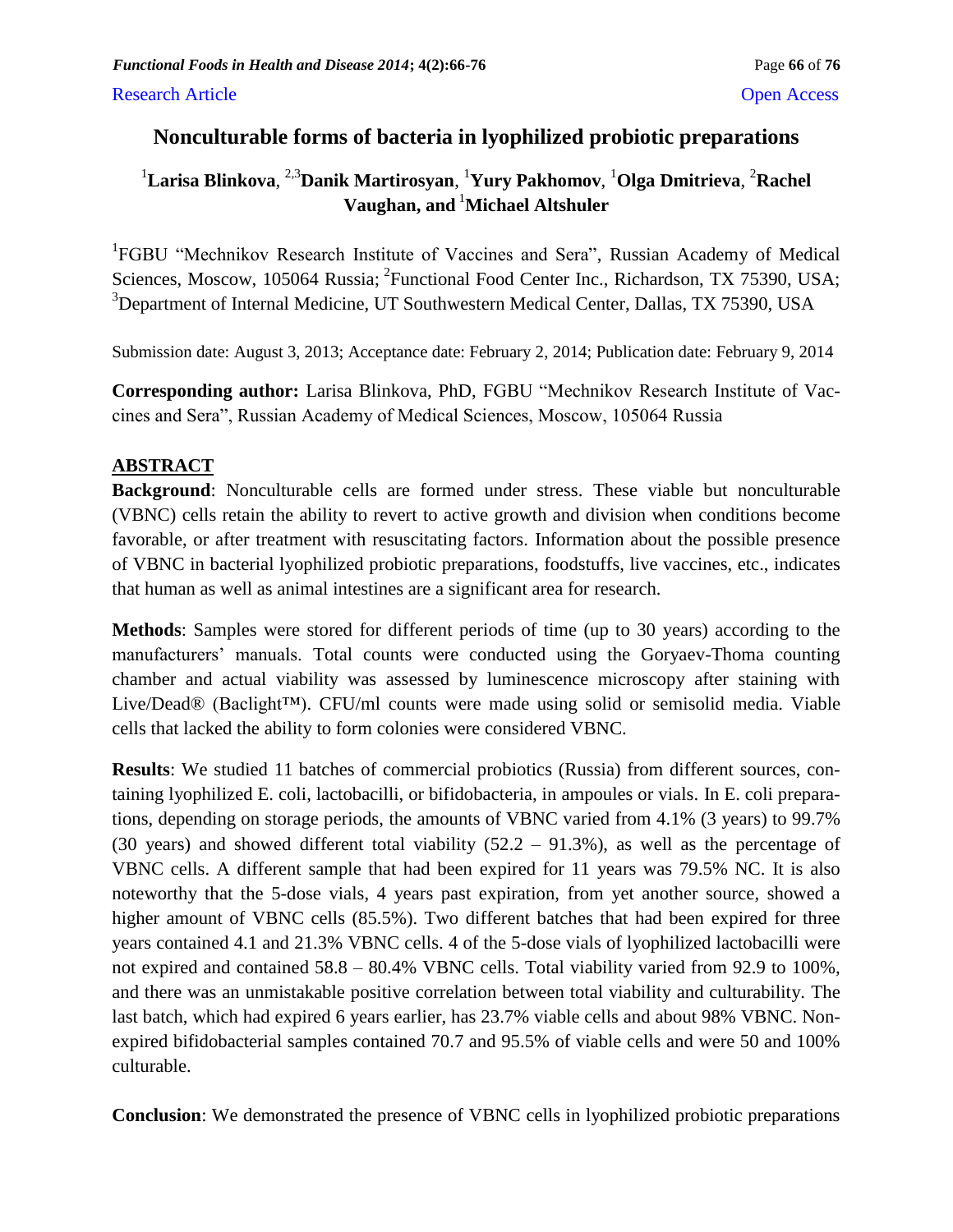that contained live bacteria. Probiotics stored past their expiration date may retain a high potential medical effect because they contained high numbers of viable cells. VBNC cells in studied preparations may have the potential to return to an actively growing state.

**Keywords**: nonculturable forms of bacteria, probiotics

### **INTRODUCTION**:

In adverse conditions of natural or artificial habitats (exhaustion of nutrient supplies and energy, non-optimal levels of temperature influence, oxygenation, influence of chemicals, toxins of the organic nature, sharp changes in pH, exposure to white light, osmotic stress, etc.), non sporeforming microorganisms are exposed to stress that results in the formation of nonculturable forms of bacteria [1-3; 5-6, 8-12, 16-17, 19-20]. Thus, cells that have left the proliferative cycle retain the potential to return to the active growth and reproduction phase [14]. The term "viable, but nonculturable" was assigned to conditions where the adverse conditions were reversible (viable but nonculturable – VBNC) [8, 9]. VBNC cells have entered a "state of dormancy triggered by harsh environmental conditions" [16, 21]. Identification of the microorganisms in nonculturable states: in the environment, in humans, in animals, and in foodstuff, etc., is an important area of microbiological research. Apart from simply being viable and culturable or dead, cells can also be dormant (a state in which they are inactive but ultimately culturable) or active but nonculturable (as is the case with VBNC cells) [15].

Dormant conditions have different degrees of depths. In the presence of some stressful circumstances, the metabolism is slowed [1]; however, it can be measured and tested for [17]. At other conditions, the metabolism completely stops. For example, in a stationary phase, or in conditions of proliferative rest, cells keep metabolic activity [1, 2, 3, 10]. This metabolic activity exists in the form of respiration or fermentation [16-17, 22-23]. Furthermore, cells may incorporate radioactive substances and have active protein synthesis [17]. While in other types of dormancy, there is a gradual slowing of metabolism [3, 4, 6, 9, 12]. Ametabolism (anabiosis, cryptobiosis, abiosis) [1, 13] is a condition in which a cell's metabolic processes have completely stop. However, ametabolism can be reversed under favorable conditions. Characteristics of a VBNC state include maintaining apparent cell integrity, having low metabolic activity, having reduced nutrient transport [15-18], exhibiting dwarfing, possessing apparent capacity to regain culturability in vivo [15-17], and higher autolytic capability than exponentially growing cells [17],

Depending on the factors inducing the transition to a dormant condition, the dormancy can either be classified as endogenous or exogenous [1, 13]. Endogenous dormancy is part of the natural cycle of development and is caused by a cell's internal mechanisms in reaction to stressful influences from its habitat. Dormant cells of this kind include bacterial and fungal spores, etc. [12, 14].

Exogenous rest is connected to the influence of external factors, such as the conservation of osmotically active agents (osmobiosis) such as salts, sucrose, etc., freezing (cryobiosis), and dehydrating (anhydrobiosis) in solutions. In our opinion, it is necessary to consider the lyophilization process of combining cryobiosis and anhydrobiosis, as well as the influence of low and high temperatures in conjunction with this type of dormancy [2].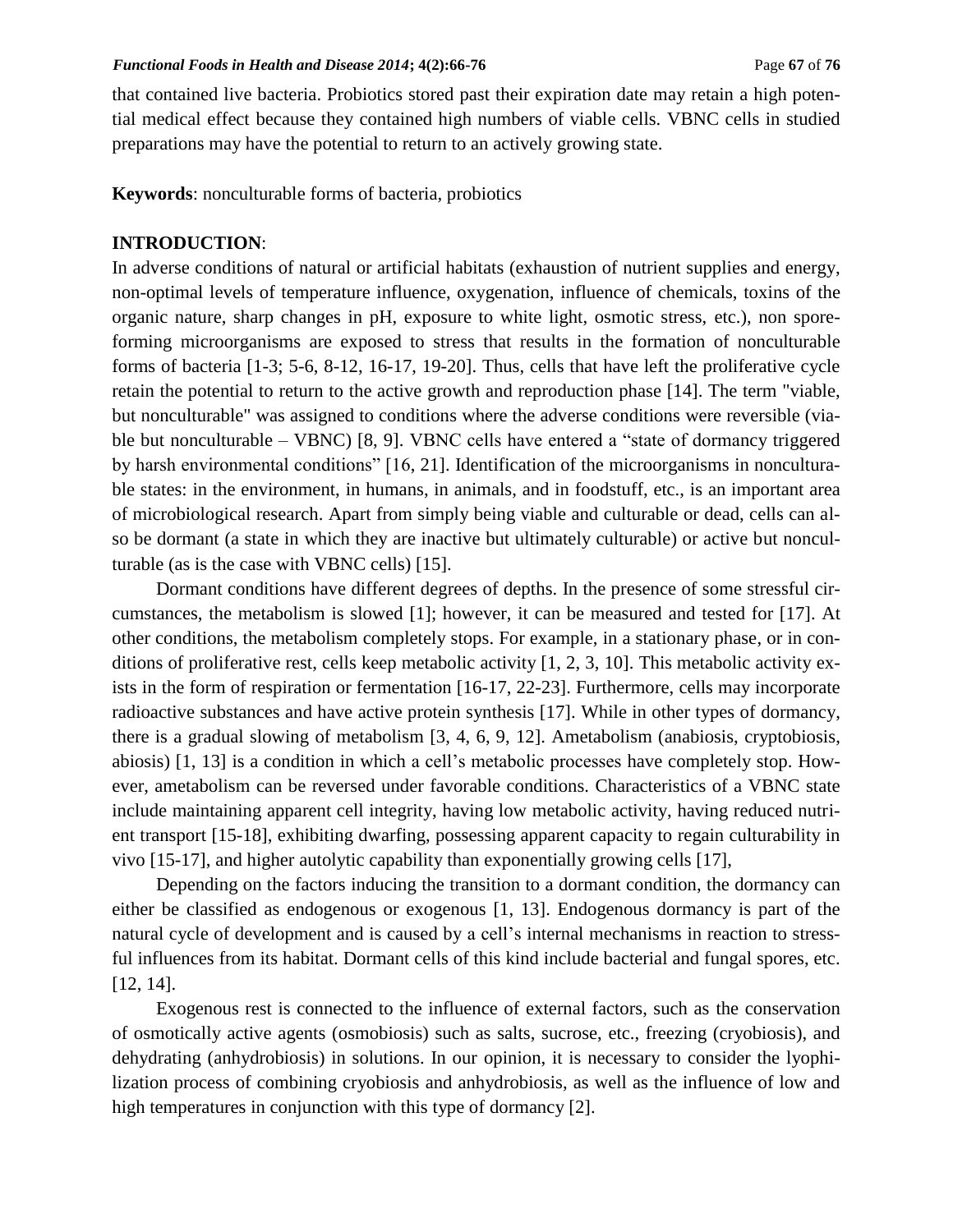#### *Functional Foods in Health and Disease 2014***; 4(2):66-76** Page **68** of **76**

Dormant nonculturable cells possess an increased resistance to damaging factors. For example, endospores are often able to withstand environmental factors such as heat and extreme pH, exhibiting a "global resistance for prolonged periods of time" to such adverse conditions[16, 24-25]. However, upon the reversion from dormant forms to metabolic activity, the cells that are most adapted (a serotype, a clone, etc.) to changed environmental conditions can benefit from this advantage and dominate. Preservation of both viability and the possibility of returning to the active division can be estimated after millions of years [3]. However, there is an assumption that the formation of VBNC and the loss of the ability to form colonies is a stage of cell population decline [7]. It should be noted that cells incapable of forming colonies on standard nutrient media often have microscope-confirmed structural integrity. Furthermore, return from an endospore state to an active metabolic state in spore-forming bacteria and fungi can require multiple factors, sometimes interacting in a specific order. Some VBNC bacterial cultures have exhibited similar requirements [16, 18]. It is therefore possible that some VBNC cultures require a more complex media to be resuscitated [16-18]. Some studies have shown that the retained metabolic activity of VBNC cells includes the ability of pathogenic cells to remain virulent in a VBNC state [17, 26- 27]. As it is known, microorganism colonies can be formed by more than one cell type, the biological activity of preparations connected with live bacteria (probiotics, vaccines, dietary supplements, etc.) is underestimated when only the CFU/ml is measured. Therefore, a question of studying the viability potential of lyophilized cells in long stored preparations not through CFU/ml, but directly through the calculation of living cells, is actually the purpose of the research: to find VBNC among lyophilized cells of industrial probiotics.

A popular method of determining viability of a culture is plate counting, which requires proliferation of a culture on a nutrient medium [15, 28]. However, studies have shown a "striking difference" between plate count results and L/D count results (which use bioactive compounds to designate live and dead cells), as well as the possibility that a more complex medium may be required to return VBNC cells to a culturable state [17-18]. One study has suggested that plate count methods only accurately count cells which are viable and culturable on agar [15], which can cause issue due to the fact that less than 1% of microorganisms in natural water and soil samples can be cultured in such a way [17, 29]. Although traditional laboratory culture conditions and methods often cannot meet the requirements of VBNC organisms to resume growth, being once again exposed to a favorable environment has shown the potential for VBNC cells to maintain significant activity and even resume proliferation [16-18]. Therefore, examining the true count of viable cells (both active and VBNC) could lead to much more accurate information about the functionality of certain foodstuffs.

### **METHODS**:

The objects of research in this study were preparations of probiotics manufactured in vials and ampoules (preparations codes: Colibacterin - CB, Bificol - BFC, Bifidumbacterin - BB) produced by "Mechnikov BioMed" (the Moscow Region), "IMBIO" (Nizhny Novgorod), and "Mikrogen" (Stavropol) that were either non-expired or expired for different periods of time. These preparations were stored in a refrigerator according to the manufacturer's instructions. Characteristics of probiotics can be seen in table 1.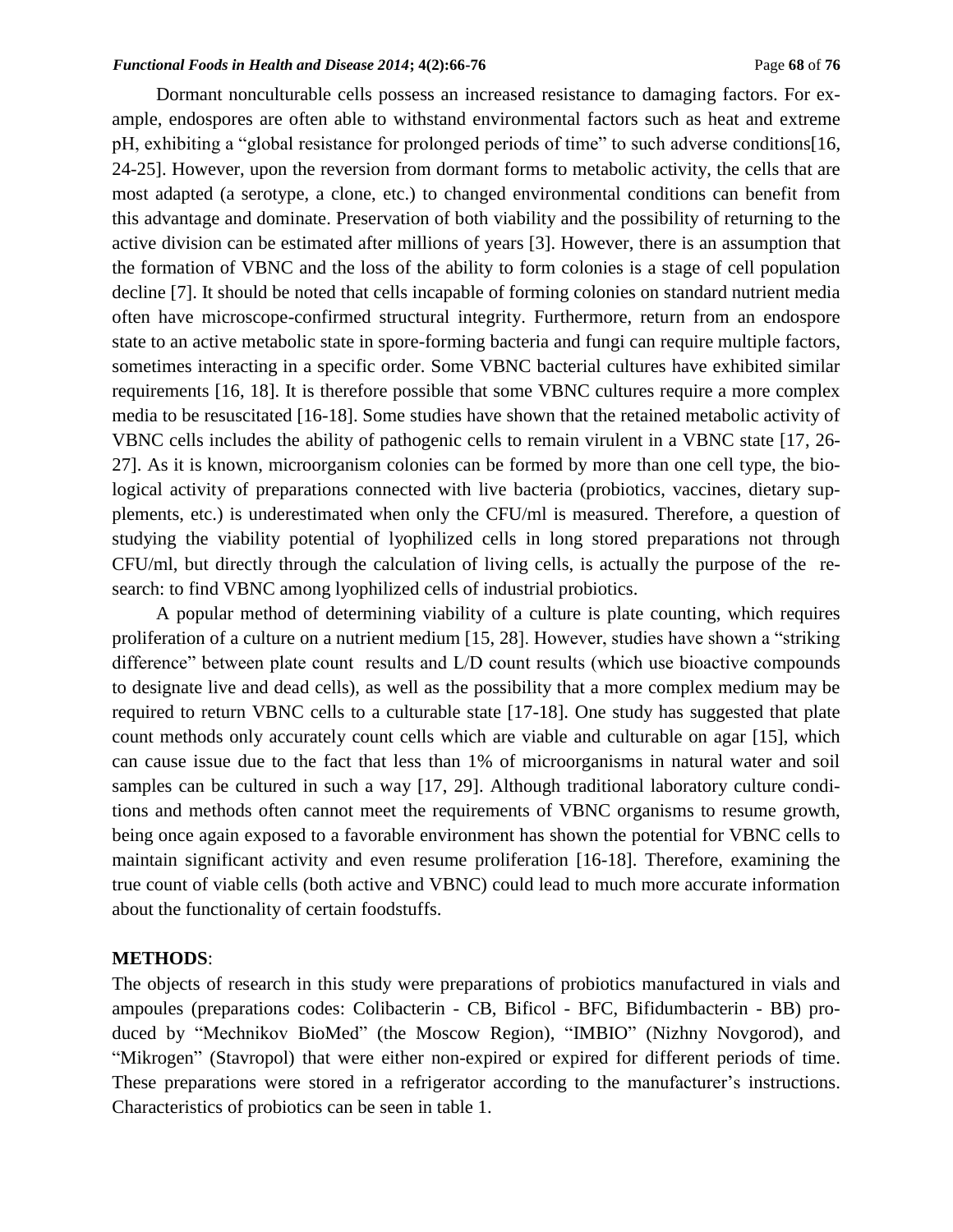#### *Functional Foods in Health and Disease 2014***; 4(2):66-76 Page 69** of **76 Page 69** of **76**

The total number of bacterial cells was counted in a Goryaev-Thoma counting chamber under a microscope ("Mikmed-5" of LOMO) with the magnification set on 320 (8×40). For the visual viability assessment, cells were stained with a commercial kit of bioluminescent dye Live/Dead® (Baclight™) under a luminescent microscope (Zeiss, Germany). Viable microorganisms with intact membranes had green luminescence, while dead microorganisms with damaged cytoplasmatic membranes were luminesced red.

| $N_2$          | <b>Trademark</b> | <b>Contents</b>                                                                | Manufac-<br>turer                | <b>Place of</b><br>origin     | Batch codes,<br>expiration<br>date (year) | Type of vessel,<br>number of doses |
|----------------|------------------|--------------------------------------------------------------------------------|----------------------------------|-------------------------------|-------------------------------------------|------------------------------------|
| 1              | Colibacterin     | Escherichia coli<br>$M-17$                                                     | <b>NIIVS</b>                     | Perm,<br>Russia               | CB 72-5<br>(1982)                         | Ampoules, 3<br>doses               |
| $\overline{2}$ | Colibacterin     | Escherichia coli<br>$M-17$                                                     | <b>IMBIO</b>                     | Nizhny<br>Novgorod,<br>Russia | CB 70-3<br>(2001)                         | Ampoules, 3<br>doses               |
| 3              | Colibacterin     | Escherichia coli<br>$M-17$                                                     | Mechnikov<br><b>Biomed</b>       | Moscow<br>region,<br>Russia   | CB 4-3<br>(2008)                          | Vials, 5 doses                     |
| $\overline{4}$ | Colibacterin     | Escherichia coli<br>$M-17$                                                     | Mechnikov<br><b>Biomed</b>       | Moscow<br>region,<br>Russia   | CB 24-3<br>(2009)                         | Vials, 5 doses                     |
| 5              | Colibacterin     | Escherichia coli<br>$M-17$                                                     | Mechnikov<br><b>Biomed</b>       | Moscow<br>region,<br>Russia   | CB 27-3<br>(2009)                         | Vials, 5 doses                     |
| 6              | <b>Bificol</b>   | Bifidobacterium<br>bifidum, Esche-<br>richia coli M-17                         | Mechnikov<br><b>Biomed</b>       | Moscow<br>region,<br>Russia   | <b>BFC 20-1</b><br>2007                   | Vials, 5 doses                     |
| $\tau$         | Bifidumbacterin  | Bifidobacterium<br><i>bifidum</i> №1,<br>791                                   | <b>FGUP</b><br>"NPO<br>Mikrogen" | Stavropol,<br>Russia          | BB 44 (2012)                              | Vials, 5 doses                     |
| 8              | Bifidumbacterin  | Bifidobacterium<br>bifidum No1,<br>791                                         | <b>FGUP</b><br>"NPO<br>Mikrogen" | Stavropol,<br>Russia          | BB 56 (2013)                              | Vials, 5 doses                     |
| 9              | Lactobacterin    | Lactobacillus<br>plantarum or L.<br>fermentum                                  | Mechnikov<br><b>Biomed</b>       | Perm,<br>Russia               | $LB-55$<br>(1994)                         | Ampoules, 5<br>doses               |
| 10             | Lactobacterin    | Lactobacillus<br>plantarum 8R-<br>A3 or 38 or L.<br>fermentum 90T-<br>S4 or 39 | <b>FGUP</b><br>"NPO<br>Mikrogen" | Perm,<br>Russia               | $LB-80$<br>(2010)                         | Vials, 5 doses                     |
| 11             | Lactobacterin    | Lactobacillus<br>plantarum 8R-<br>A3 or 38 or L.<br>fermentum 90T-<br>S4 or 39 | <b>FGUP</b><br>"NPO<br>Mikrogen" | Perm,<br>Russia               | LB 93 (2013)                              | Vials, 5 doses                     |

Determination of CFU/ml value for the cells of probiotic preparations was carried out by the standard plating of diluted suspensions of probiotics on a solid nutrient agar and Endo medium (E. coli) and on a semi-solid "Bifidum-medium" (for cultivation and allocation of Bifidumbacteria, produced by FGUN "State Scientific Center of Applied Microbiology" Obolensk). Nonculturable but viable forms of bacteria were revealed through the comparison of the total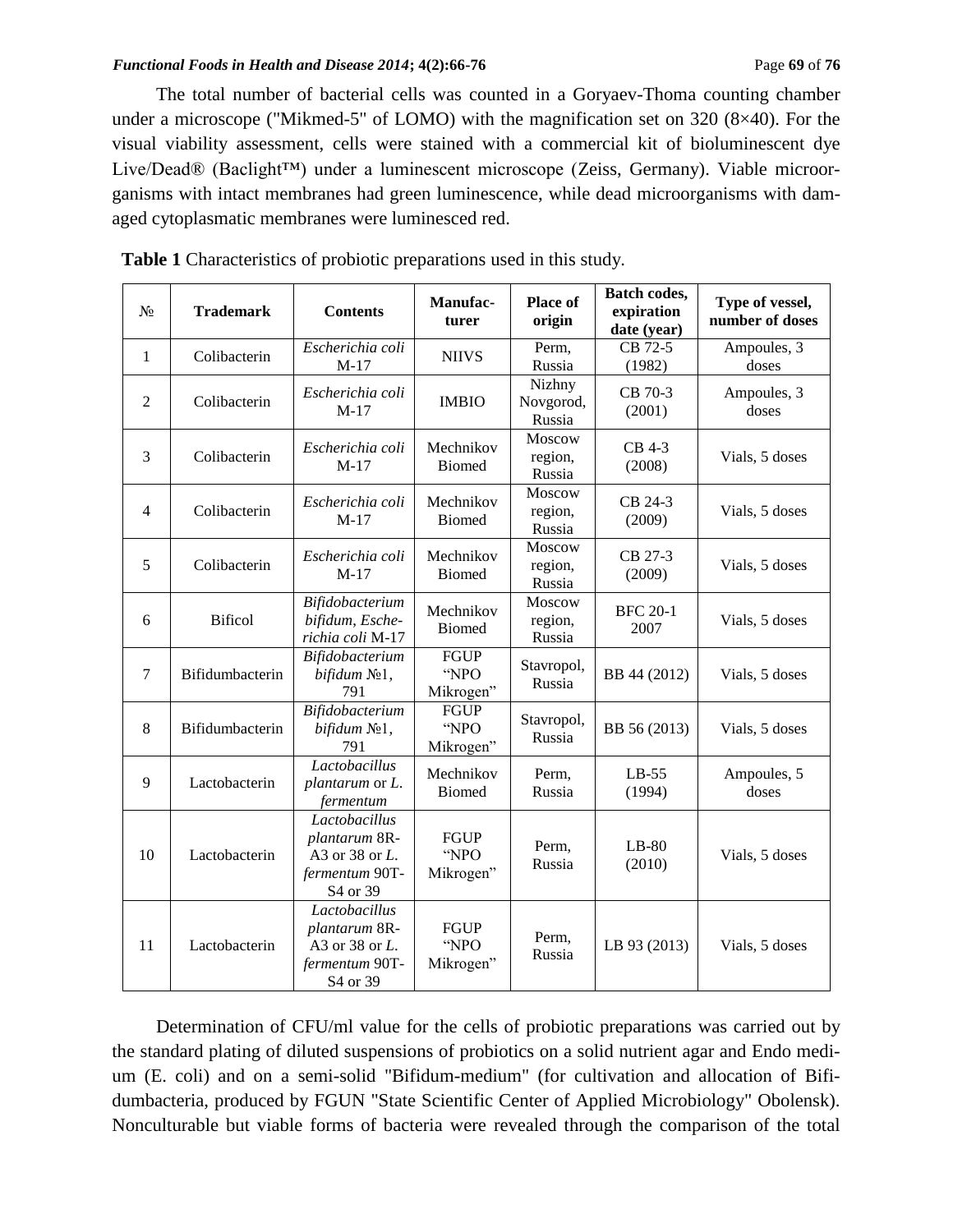number of cells, the number of viable cells, and the number of bacteria that did not form a colony, per 1 ml. Experimental data was statistically analyzed. Mean values and their standard deviations (I95) were calculated (p 0,05).

# **RESULTS**:

### **Colibacterin**

The initial stage of our research was to assess the levels of viability of lyophilized bacteria in commercial probiotic preparations. The data obtained in these experiments is presented in table 2.

| <b>Characteristics of</b><br><b>Colibacterin</b> |                                          | <b>Biological parameters</b>                                                                          |                                                                                                                        |                                                                                                     |                    |  |  |
|--------------------------------------------------|------------------------------------------|-------------------------------------------------------------------------------------------------------|------------------------------------------------------------------------------------------------------------------------|-----------------------------------------------------------------------------------------------------|--------------------|--|--|
| Batch codes.<br>expiration<br>date (year)        | Type<br>of vessel,<br>number of<br>doses | Total number of cells in<br>Goryaev-Thoma camera<br>(cells/ml) $(I_{95})$<br>p value                  | Live cells with "Live/Dead"<br>(% )<br>Total number of live cells/ml<br>with "Live/Dead" (I <sub>95</sub> )<br>p value | CFU/ml<br>$(I_{95})$<br>p value                                                                     | <b>VBNC</b><br>(%) |  |  |
| $\mathbf{1}$                                     | $\overline{2}$                           | $\mathfrak{Z}$                                                                                        | $\overline{4}$                                                                                                         | $\mathfrak s$                                                                                       | 6                  |  |  |
| CB 72-5<br>1982                                  | Ampoules,<br>3 doses                     | $2,11\pm0,23\times10^{10}$<br>$(1,56\div 2,67)\times 10^{10}$<br>3 and 4<0,05<br>3 and 5<0,05         | 52,2<br>$1,1\pm0,12\times10^{10}$<br>$(0,81\div 1,39) \times 10^{10}$<br>4 and 3<0,05<br>4 and 5<0,05                  | $2,89 \pm 0,32 \times 10^7$<br>$(2,11\div 3,65)\times 10^7$<br>5 and 3<0,05<br>5 and 4<0,05         | 99,73              |  |  |
| CB 70-3<br>2001                                  | Ampoules,<br>3 doses                     | $3,11\pm0,34\times10^{10}$<br>$(2,29\div 3,93)\times 10^{10}$<br>3 and $4 > 0.05$<br>3 and 5<0,05     | 86,7<br>$2,7\pm0,3\times10^{10}$<br>$(1,98\div 3,42)\times 10^{10}$<br>4 and 3>0,05<br>4 and 5<0,05                    | $5,55\pm0,61\times10^{9}$<br>$(4,09 \div 7,01) \times 10^9$<br>5 and 3<0,05<br>5 and 4<0,05         | 79,5               |  |  |
| CB 4-3<br>2008                                   | Vials,<br>5 doses                        | $1,21\pm0,13\times10^{10}$<br>$(0,89\div 1,52)\times 10^{10}$<br>3 and $4 > 0.05$<br>3 and $5 < 0.05$ | 90.3<br>$1,091\pm0,12\times10^{10}$<br>$(0.80 \div 1.38) \times 10^{10}$<br>4 and 3>0,05<br>4 and 5<0,05               | $1,58\pm0,17\times10^{9}$<br>$(1,17\div 1,99)\times 10^9$<br>5 and 3<0,05<br>7 and 4<0,05           | 85.5               |  |  |
| CB 24-3<br>2009                                  | Vials.<br>5 doses                        | $1,44\pm0,15\times10^{10}$<br>$(1,08\div 1,8)\times 10^{10}$<br>3 and 4>0,05<br>3 and 5>0,05          | 88,2<br>$1,27\pm0,14\times10^{10}$<br>$(0,90\div 1,58)\times 10^{10}$<br>4 and 3>0,05<br>4 and 5>0,05                  | $1\pm0,11\times10^{10}$<br>$(0,74\div 1,26)\times 10^{10}$<br>5 and 3>0,05<br>5 and $4 > 0.05$      | 21,3               |  |  |
| CB 27-3<br>2009                                  | Vials.<br>5 doses                        | $1,32\pm0,14\times10^{10}$<br>$(0.98 \div 1.66) \times 10^{10}$<br>3 and 4>0,05<br>3 and $5 > 0.05$   | 91,3<br>$1,2\pm0,13\times10^{10}$<br>$(0,89\div 1,51)\times 10^{10}$<br>4 and 3>0,05<br>4 and 5>0,05                   | $1,16\pm0,13\times10^{10}$<br>$(0.85 \div 1.47) \times 10^{10}$<br>5 and 3>0,05<br>5 and $4 > 0.05$ | 4,13               |  |  |

 **Table 2.** Studying of Colibacterin samples in various periods of storage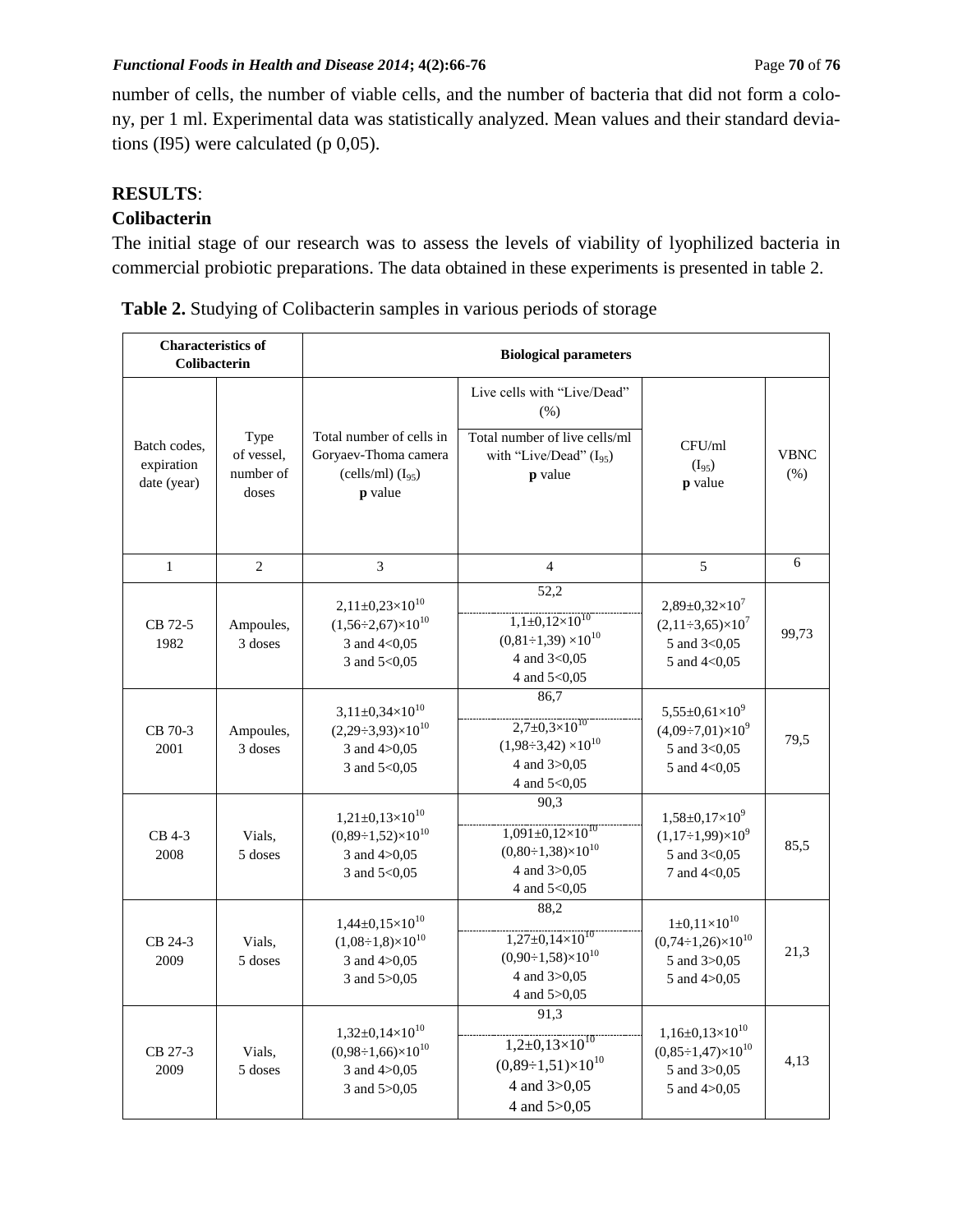As it appears in table 2, lyophilized Colibacterin (5 batches), from different manufacturers that had been expired for different periods of time (from 1982 to 2009), were studied. In the Colibacterin preparation, the sample was manufactured in 3-dose ampoules (CB 72-5, production of the Perm NIIVS) with an excess storage period of almost 30 years, 99. 73% of the living cells did not form colonies. As it was established under a microscope with a Live/Dead kit, the sample contained  $52.2\%$   $(1.1\pm0.12\times1010$  cells/ml) of viable cells. The total number of cells was  $2.11\pm0.23\times1010$  cells/ml. The culturability assessment of this preparation resulted with 2,89±0,32×107 CFU/ml.

The Colibacterin utilized was manufactured in 3 ml ampoules by Nizhny Novgorod "IM-BIO," 11 years past expiration. 79,5% of its cells were incapable of colony formation. The CFU/ml of this sample equaled  $5,55\pm0,61\times10^9$ /ml, the difference between CFU/ml and total number of cells is  $3,11\pm0,34\times10^{10}/\text{ml}$  in the Goryaev-Thoma camera.

The fact that a higher number of viable E. coli bacteria was not able to form colonies (85.5%) in a preparation produced by Mechnikov Biomed that was stored for 4 years past expiration is interesting ( $p < 0.05$ ), i.e. values were statistically reliable. It should be noted that it was manufactured in 5 dose vials. The percent of the living cells revealed using a Live/Dead kit was 90.3%. This value shows on the statistical equality to total number of cells in Goryaev-Thoma camera and value of live cells with "Live/Dead", i.e. values were statistically doubtful ( $p > 0.05$ ).

Colibacterin from two batches (code CB 24-3 and CB 27-3) produced by Mechnikov Biomed, 3 years past their expiration, had viability rates of 88.2% and 91.3%, respectively. The indicator of the inability to form colonies was 21.3% and 4.13% for each of the two batches. All these parameters were statistically doubtful ( $p > 0.05$ ), which shows a high level of cell viability and a small number of VBNC.

### **Bifidobacterin**

As it is presented in table 3, for the preparations containing bifidobacteria (from three producers) which were stored for 2 and 5 years past expiration or still non-expired, we observed (according to luminescent microscopy) a high level of the preservation of viability in a mix of cells (70.3% for "Bificol", BFC-20-1).

The "Bifidumbacterin" preparations, produced in 5 dose vials by the Federal State Unitary Enterprise "NPO Mikrogen," Stavropol, without excess of periods of storage, reveal a level of cell viability from 70.7% to 95.45%. In the bifidobacteria reculturing of some batches (code BB-56 and BB-44), in the environment for their cultivation, there was a delay in the emergence of visual colony growth up to the 72nd hour (microscopic colonies were formed after 4 and 7 days and would later develop into normal colonies). In the first days of incubation in these preparations, no more than 0.01% could be revealed from the total number of the bifidobacteria that were able to form colonies.

For the "Bifidumbacterin" batch with an expiration date of 01/2008, we made an attempt to increase the number of colonies by the addition of 1% and 10% Aminopeptide in the final concentration. In the test tubes with additives, during the later days of incubation, a 2-fold increase in the numbers of culturable cells in comparison with the control (medium without Aminopeptide addition) was noted. These results allow us to assume that there was a transition of non culturable forms to a vegetative condition.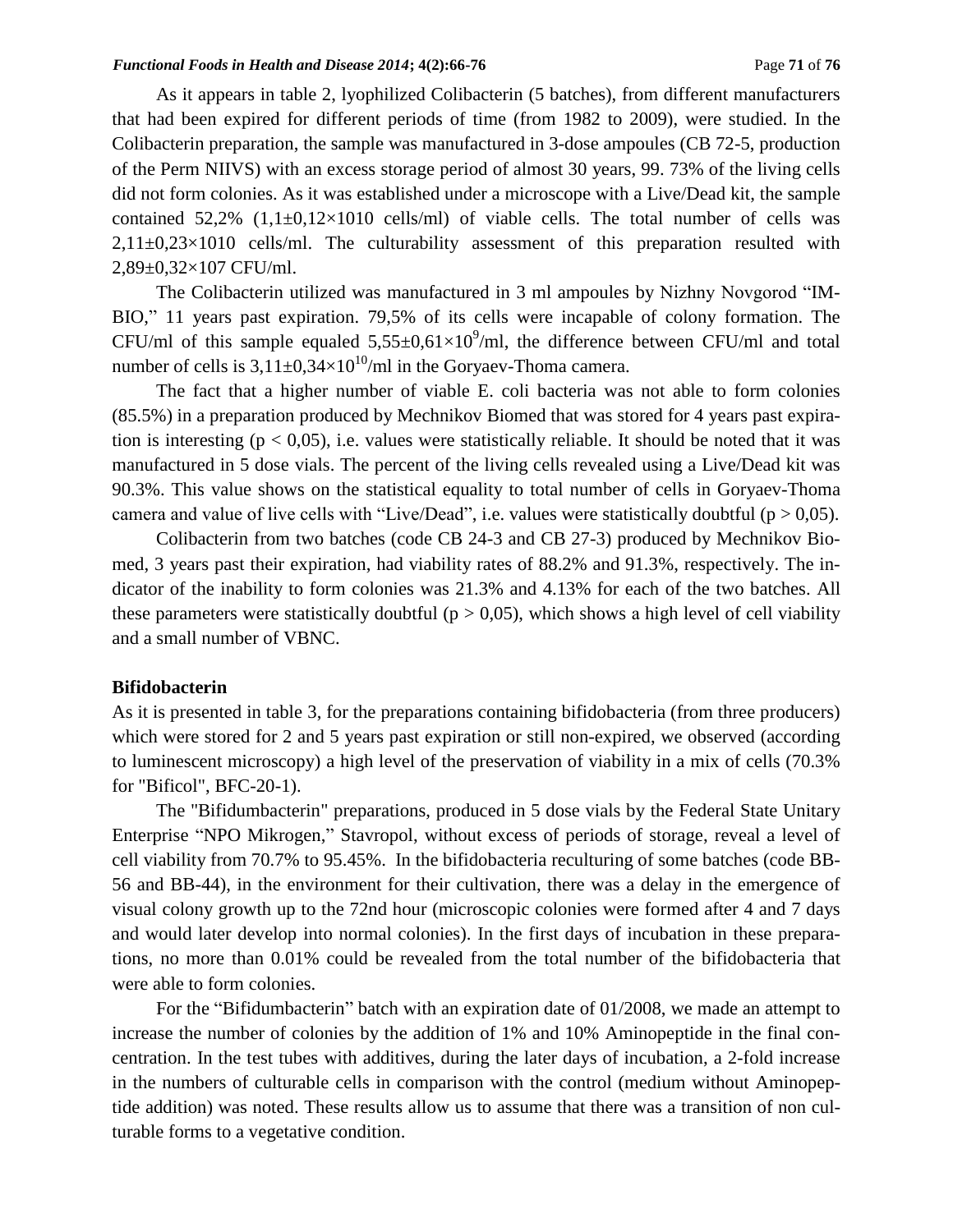**Table 3**. Studying of samples probiotic preparations, containing bifidobacteria with various periods of storage

|                     | <b>Characteristics of preparation</b>                |                                          | <b>Biological parameters</b>                                                                    |                                                                                                    |                               |                             |                                                                                                                                                  |  |
|---------------------|------------------------------------------------------|------------------------------------------|-------------------------------------------------------------------------------------------------|----------------------------------------------------------------------------------------------------|-------------------------------|-----------------------------|--------------------------------------------------------------------------------------------------------------------------------------------------|--|
|                     |                                                      |                                          |                                                                                                 | live cells with<br>"Live/Dead"<br>(% )                                                             |                               | CFU/ml<br>(incubation time) |                                                                                                                                                  |  |
| Prepa-<br>rations   | Codes of<br>batches.<br>expiration<br>date<br>(year) | Type of<br>vessel,<br>number of<br>doses | Total number of<br>cells in<br>Goryaev-Thoma<br>camera<br>(cells/ml) $(I_{95})$<br>p value      | total number of<br>live cells/ml<br>with"Live/Dead<br>" $(I_{95})$ p value                         | 24 h.                         | 72 h.                       | maximum<br>$CFU/ml (I_{95})$<br>p value                                                                                                          |  |
| $\mathbf{1}$        | $\overline{c}$                                       | $\overline{3}$                           | $\overline{4}$                                                                                  | 5                                                                                                  | 6                             | $\overline{7}$              | $\,8\,$                                                                                                                                          |  |
| <b>Bificol</b>      | <b>BFC 20-1</b><br>2007                              | Vials,<br>5 doses                        | $5,96 \pm 0,66 \times 10^8$<br>$(4,38\div7,54)\times10^8$<br>4 and 5>0,05<br>4 and $8 \ge 0.05$ | 70,3<br>$4,19\pm0,46\times10^8$<br>$(3,09 \div 5,29) \times 10^8$<br>5 and 4>0,05<br>5 and 8>0,05  | No<br>growth                  | No growth                   | $1\pm 0.11\times10^{9}$<br>B. bifidum<br>$(0,74\div 1,26)\times 10^{9}$<br>8 and 4 20,05<br>8 and 5>0,05<br>$1,25\pm0,14\times10^{7}$<br>E. coli |  |
| Bifdumbac-<br>terin | <b>BB</b> 44<br>2012                                 | Vials,<br>5 doses                        | $2,92\pm0,32\times10^7$<br>$(2,15\div 3,69)\times 10^7$<br>4 and 5>0,05<br>4 and 8<0,05 $\,$    | 70,7<br>$2,06\pm0,23\times10^7$<br>$(1,51\div 2,61)\times 10^7$<br>5 and 4>0,05<br>5 and 8>0,05    | No<br>growth                  | $3,6 \pm 0,4 \times 10^4$   | $1 \pm 0.11 \times 10^7$<br>$(0,74 \div 1,26) \times 10^7$<br>8 and 4<0,05<br>8 and 5>0,05                                                       |  |
| Bifdumbac-<br>terin | <b>BB</b> 56<br>2013                                 | Vials,<br>5 doses                        | $6,76 \pm 0,74 \times 10^7$<br>$(4,98\div 8,54)\times 10^7$<br>4 and 5>0,05<br>4 and 8>0,05     | 95,45<br>$6,45\pm0,71\times10^{7}$<br>$(4,75\div 8,15)\times 10^7$<br>5 and 4>0,05<br>5 and 8>0,05 | $6 \pm 0,66$<br>$\times 10^7$ | $2 \pm 0,22 \times 10^8$    | $2\pm 0.22\times 10^8$<br>$(1,47\div 2,53)$<br>8 and 4>0,05<br>8 and 5>0,05                                                                      |  |

## **Lactobacterin.**

The results relating to the viability of lyophilized lactobacillus are presented in table 4. The quantity of cells not forming colonies (VBNC) varied from 54.4% to 99.9%. The greatest percent of cells that passed to VBNC is noted for LB-55 (1994). 92% of the living cells in Lactobacterin (exp. 2010) were not forming colonies. In another sample (exp. 2013) the quantity of VBNC was equal to or less than  $54.4\%$  (p<0,05). Therefore, the percent of the living cells that had lost the ability to form colonies depended on the date that the probiotic preparation was produced.

Therefore, in each of the studied preparations we found a certain percent of viable, but nonculturable bacteria, which are potentially capable of proliferation in favorable conditions.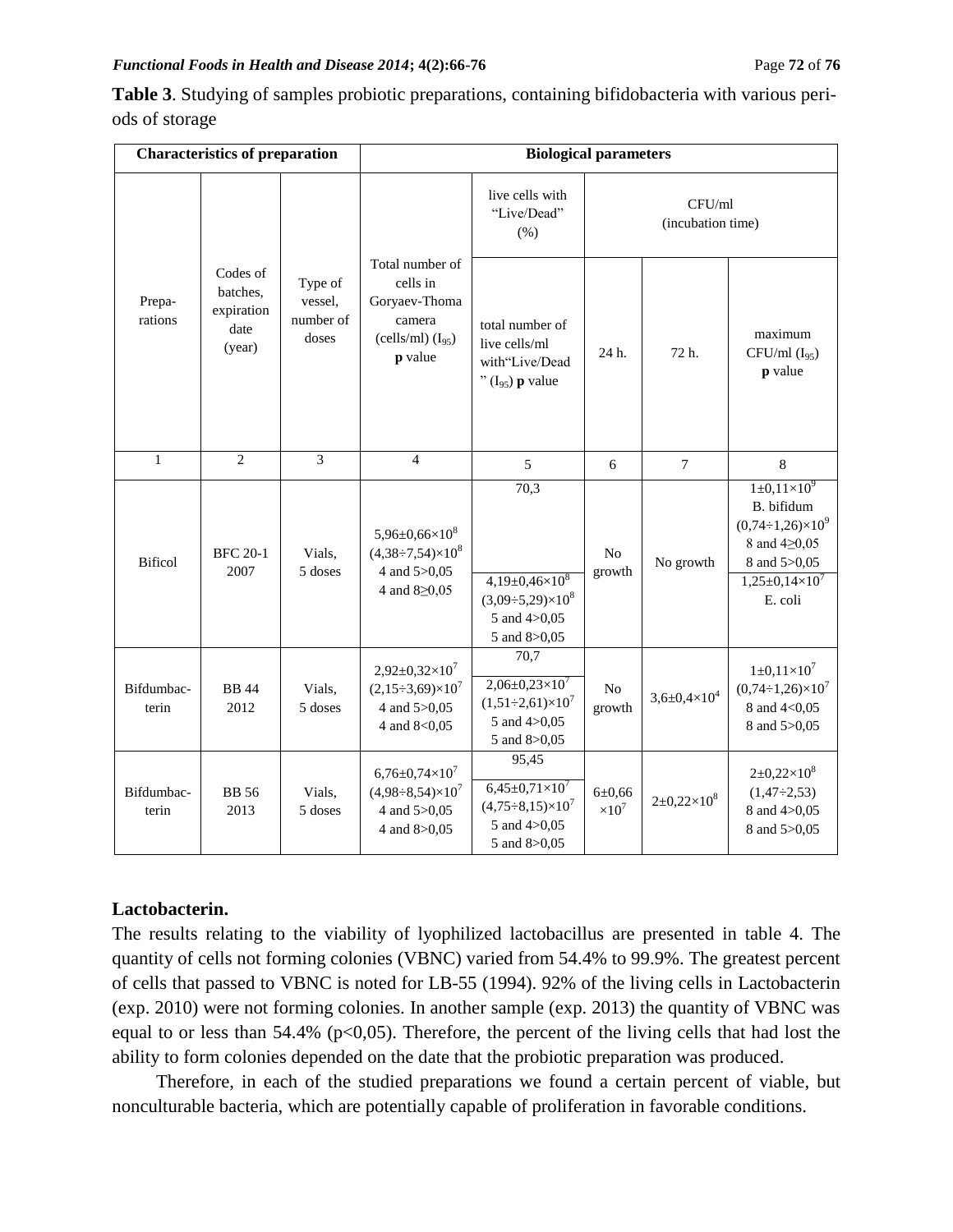#### *Functional Foods in Health and Disease 2014***; 4(2):66-76** Page **73** of **76**

| <b>Characteristics of preparation</b> |                                                      |                                          | <b>Biological parameters</b>                                                                         |                                                                                                                        |                                                                                                   |                     |  |
|---------------------------------------|------------------------------------------------------|------------------------------------------|------------------------------------------------------------------------------------------------------|------------------------------------------------------------------------------------------------------------------------|---------------------------------------------------------------------------------------------------|---------------------|--|
| Preparations                          | Codes of<br>batches,<br>expiration<br>date<br>(year) | Type of<br>vessel,<br>number of<br>doses | Total number of<br>cells in<br>Goryaev-<br>Thoma camera<br>$(cells/ml)$ , $I_{95}$<br><b>p</b> value | live cells with<br>"Live/Dead" (%)<br>total number of live<br>cells/ml with<br>"Live/Dead", I <sub>95</sub><br>p value | CFU/ml<br>(Incubation)<br>$time=72h$ ),<br>$(I_{95})$<br><b>p</b> value                           | <b>VBNC</b><br>(% ) |  |
| 1                                     | $\overline{2}$                                       | 3                                        | 4                                                                                                    | 5                                                                                                                      | 6                                                                                                 | $\overline{7}$      |  |
| Lactobacterin                         | $LB-55$<br>1994                                      | Ampoules,<br>5 doses                     | $3,4\pm0,37\times10^{9}$<br>$(2,5\div 4,3)\times 10^{9}$                                             | 66,5<br>$2,3+0,25\times10^{9}$<br>$(1,7\div 2,9)\times 10^{9}$                                                         | $1,0+0,11\times10^7$<br>$(0,74\div 1,26)\times 10^7$<br>6 and $4 < 0.05$                          | 99,9                |  |
|                                       |                                                      |                                          | 4 and $5 > 0.05$<br>4 and $6 < 0.05$                                                                 | 5 and $4 > 0.05$<br>5 and $6 < 0.05$                                                                                   | 6 and $5 < 0.05$                                                                                  |                     |  |
| Lactobacterin                         | $LB-80$<br>2010                                      | Vials,<br>5 doses                        | $3,3\pm0,3\times10^{9}$<br>$(2,6\div 4,02)\times 10^{9}$                                             | 92,04<br>$3,06\pm0,23\times10^9$<br>$(2,5\div 3,61)\times 10^{9}$                                                      | $2,1\pm0,22\times10^9$<br>$(1,57\div 2.63)$<br>$\times 10^{9}$<br>6 and $4 \ge 0.05$              | 92,0                |  |
|                                       |                                                      |                                          | 4 and $5 > 0.05$<br>4 and $6 \ge 0.05$                                                               | 5 and $4 > 0.05$<br>5 and $6 > 0.05$                                                                                   | 6 and $5 > 0.05$                                                                                  |                     |  |
| Lactobacterin                         | LB 93<br>2013                                        | Vials,<br>5 doses                        | $2,9+0,3\times10^{9}$<br>$(2,18\div 3,62)\times 10^9$                                                | 99.9<br>$2,9\pm0,3\times10^9$<br>$(2,18\div 3,62)\times 10^9$                                                          | $1,35\pm0,15\times10^{9}$<br>$(0,99\div 1,71)\times 10^9$<br>6 and $4 < 0.05$<br>6 and $5 > 0.05$ | 54,4                |  |
|                                       |                                                      |                                          | 4 and 5>0,05<br>4 and $6 < 0.05$                                                                     | 5 and $4 > 0.05$<br>5 and $6 > 0,05$                                                                                   |                                                                                                   |                     |  |

**Table 4.** Studying of samples probiotic preparations, containing lactobacteria with various periods of storage

## **DISCUSSION**:

In our opinion, the obtained data indicates the presence of VBNC forms in lyophilized probiotic bacteria preparations. In such conditions of artificial anabiosis, these nonculturable forms can submit to the same laws of preservation and restoration that they do in nature. So, for the cells that have undergone lyophilization, Belgian scientists [4] studying a nonculturable condition of methane oxidizing bacteria have been led to a similar conclusion. Authors demonstrate that preservation (lyophilization, cryopreservation) induced VBNC state in significant part of cells.

It should be noted that suspensions of *E. coli* M17, which was incubated at room temperature in tubes with normal saline (an environment deprived of nutrients) and initially contained only singular CFU/ml for 72 hours, that were 30 years past expiration from Colibacterin, yielded an essential increase in culturability (by 3 orders of magnitude) that was clearly impossible to achieve by the division of the initial CFUs. A comparison of the results from plating the suspensions after the cultivations, which have shown a single quantity of CFU/ml after an initial resuspending of a probiotic, indicates that, in a nutritious agar, a statistically significant increase in concentration of bacteria (3 orders of magnitude) for a single cell in a hungry environment is impossible. Apparently, there was a restoration of damaged cells during the lyophilization process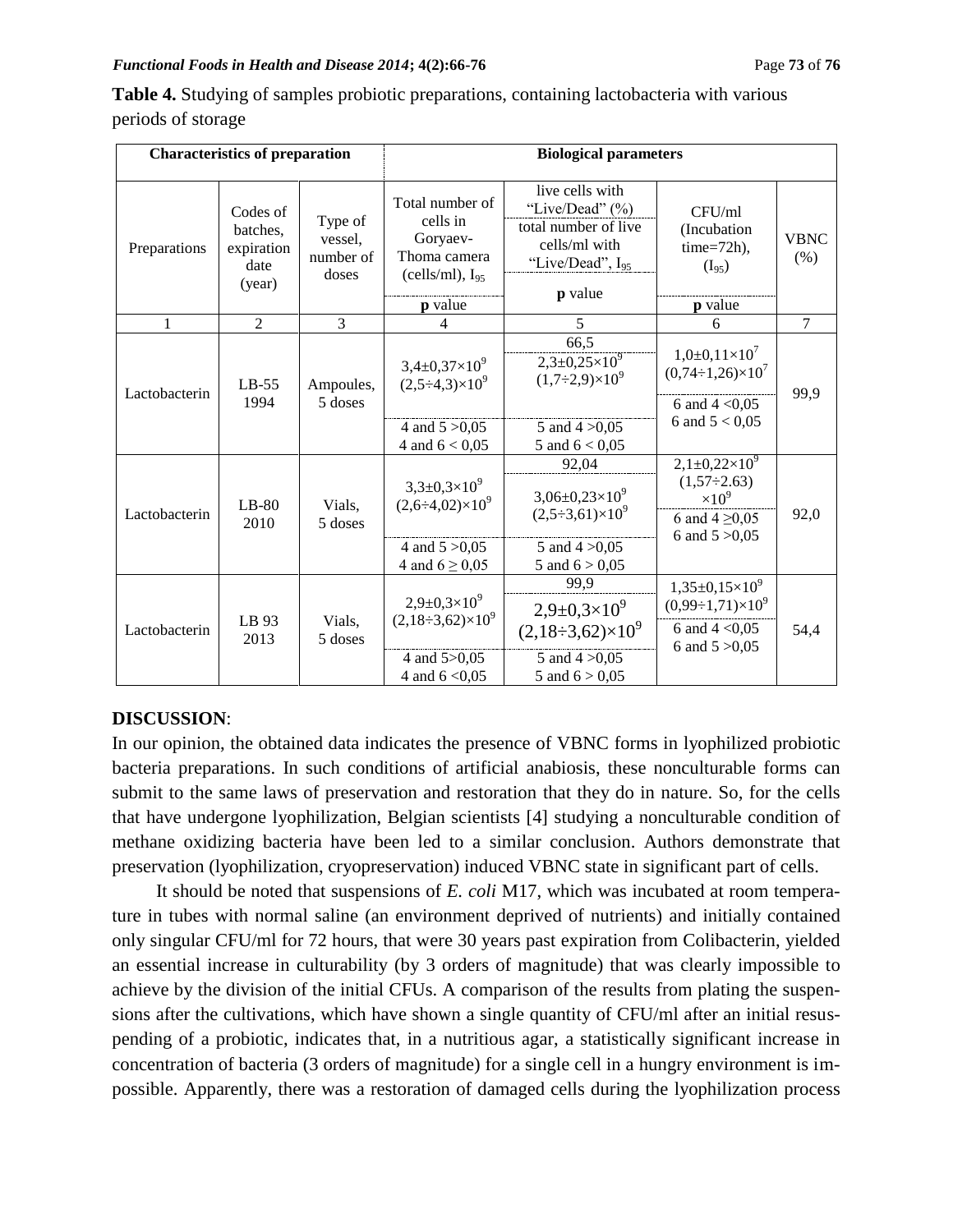or a storage of cells (a stressful factor), where the cells lose their ability to quickly transition to a condition of growth and reproduction.

The obtained data on nonculturable forms is important for controlling the true viability of cells in commercial lyophilized preparations based on microbial cells. The expiration date of such preparations, in our opinion, can be increased because of their containment of viable, but not readily culturable, cells. Aminopeptide (1% and 10%) is one of the factors that can transform nonculturable bacteria into a vegetative culturable state of bifidobacteria. For example, once in the intestines of a person or animal, these unaccounted nonculturable forms of probiotic microorganisms can start developing, providing for probiotics a long and effective influence. The approved method for assessing viability is also an express method for identifying viable cells in comparison with a method for defining CFU/ml.

Although some studies have been done on the ability of pathogenic VBNC cells to resuscitate in a complex environment, little consideration has been given thus far to the similar potential of probiotic substances. While the ultimate culturability of VBNC cells may currently be unclear [15], a variety of studies have shown that bacteria such as *E. coli* can remain inactive in foods and then resuscitate in the complex environment of the human gut [16-18]. More research into the potential of probiotics and other VBNC-containing functional foods may well shed light on further functionality as a result of complex resuscitation.

Although there does appear to be a direct correlation between the amount of cells that cannot form colonies and the amount of time that has passed since the preparation of cells had been produced, a significant amount of these non-reproductive cells remained viable. Furthermore, their viability was such that these non-reproductive cultures had the potential to resume proliferation when reintroduced to favorable conditions. This ability to remain alive in a dormant state, and even resume reproduction under the correct circumstances, presents an interesting potential for revival of "expired" cultures. Since so few similar studies have been done thus far, it would be beneficial for more research to be done on which factors most influence a specific culture's going in to, and coming out of, a dormant state, and how easy it is to manipulate those factors.

**Conclusion**: We demonstrated the presence of VBNC cells in lyophilized probiotic preparations that contained live bacteria. Probiotics stored past their expiration date may retain a high potential medical effect because they contained high numbers of viable cells. VBNC cells in studied preparations may have the potential to return to an actively growing state.

**Competing interests:** The authors declare that they have no competing interests.

**Authors' contributions**: Dr. Blinkova offered idea of experiment, a technique of its carrying out, is the principal investigator for the study, interpreted results of experiment and writing this article. Dr. Martirosyan provided discussion of the results, and assisted in writing this article. Pakhomov provided experiments, participated in discussion and registration of results and in writing this article. Dmitrieva O. provided experiments, participated in analyze, discussion and registration of results. Rachel Vaughan assisted in writing and editing this article. Altshuler M. participated in discussion of results.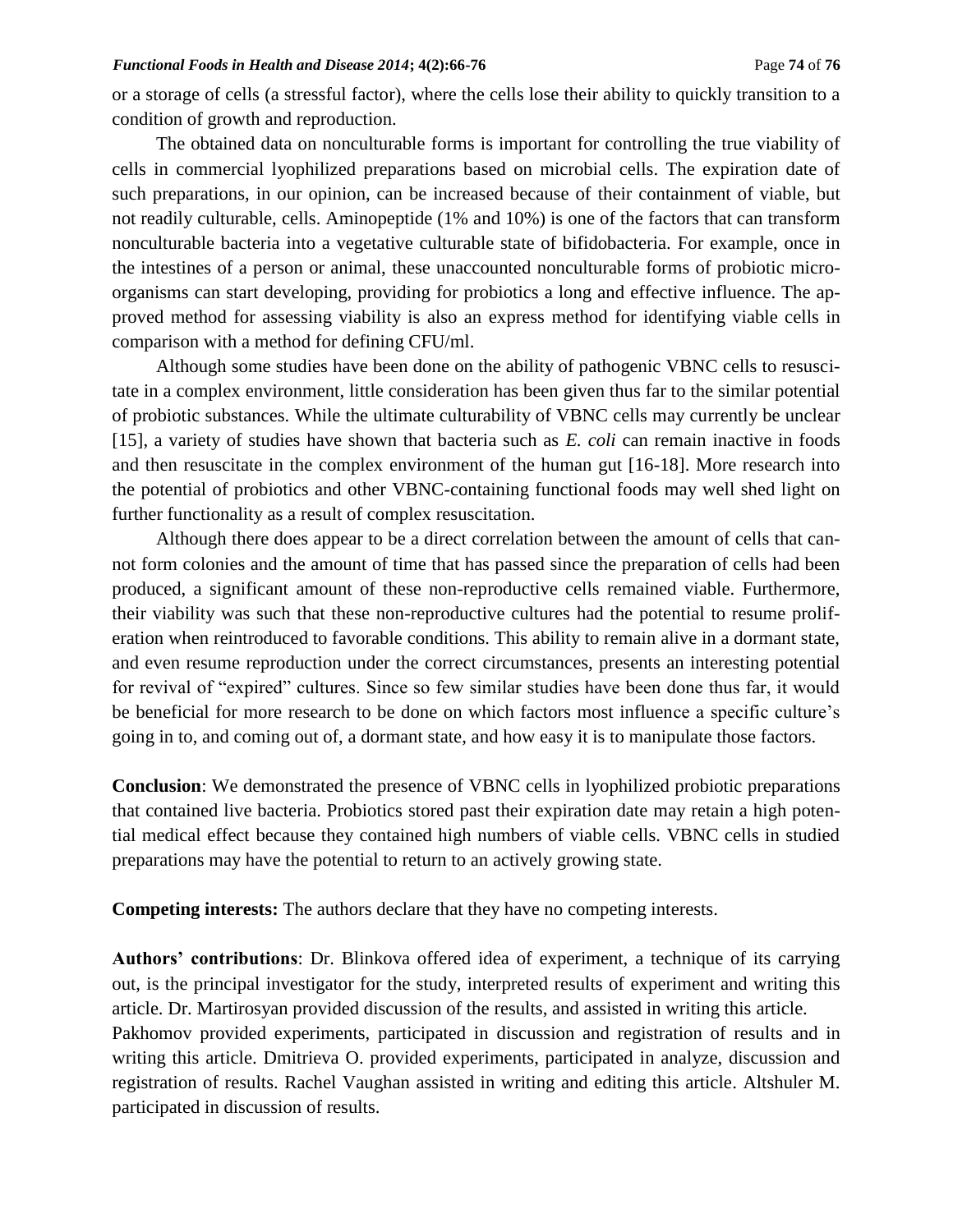## **REFERENCES**:

- 1. Blinkova L, Pakhomov Yu, Stoyanova L. Properties of non culturable and dormant microorganisms. Immunology, Allergology, Infectology. (Moscow), 2010; 3: 67-76.
- 2. Blinkova L, Pakhomov Yu, Nikiforova O et al. Express assessment of cell viability in biological preparation. Pharmaceutical and medical biotechnology. Moscow: "Expobiochem-technology". 2012: 391-392.
- 3. Bukharin O, Gintsburg A, Romanova Yu, El-Registan G. Survivability mechanisms of bacteria. Moscow, "Meditsina", 2005.
- 4. Hoefman S, Van Hoorde K, Boon N et al. Survival or Revival: long-term preservation induces a reversible viable but nonculturable state in methane-oxidizing bacteria. 2012; Plos One 7(4); e34196, doi: 10, 1371: 2-16.
- 5. Mukamolova G, Yasnopolskaya N, Kell D, Kaprelyants A. On resuscitation from the dormant state of Micrococcus luteus. Antonie van Leeuwenhoek, 1998; 73(3): 237-243.
- 6. Mulyukin A. Dormant forms of non spore former bacteria. Properties, veriety, diagnostics. Autoref. diss. Dr. biol. sciences. Moscow, 2010.
- 7. Nyström T. Not-quite dead enough: on bacterial life, culturability, senescence, and death. Arch. Microbiol, 2001; 176: 159-164.
- 8. Oliver J. The viable but nonculturable state in the human pathogen, Vibrio vulnificus. FEMS Microbial. Lett., 1995; 133: 203-208.
- 9. Oliver J. Recent findings on the viable but nonculturable state in pathogenic bacteria. FEMS Microbial Rev., 2010; 34: 415-425.
- 10. Pakhomov Yu, Blinkova L, Stoyanova L. The role of nonculturable forms not spore former bacteria with population gomeostasis support. Immunology, Allergology, Infectology, 2010; 4: 57-66.
- 11. Pakhomov Yu, Blinkova L, Stoyanova L, Dmitrieva O. Nonculturable forms of Lactococcus lactis. Annales of Nutrition and Metabolism 62 (suppl. 2); 22.
- 12. Romanova Yu, Gintsburg A. Whether there is a similarity in creation mechanisms "not cultivated forms" at gram-negative bacteria and spores at bacilli? Mol. Genetics, Microbiology, Virusology (Moscow), 1993, 6: 34-37.
- 13. Senoh M, Ghosh-Banerjee, Ranamurthy Th, Hamabata T, Kurakawa T, Takeda M, Colwell R, Nair G, Takeda Y. Conversion of viable but nonculturable Vibrio cholerae to the culturable state by co-culture with eukaryotic cells. Microbiol. Immunol., 2010; 54: 502- 507.
- 14. 14.Sussman A, Halvorson H. Spores. Their dormancy and germination. New York: Harper & Row; 1966: 203 p.
- 15. Lahtinen, Sampo J, Miguel Gueimonde, Arthur C. Ouwehand, Johanna P. Reinikainen, and Seppo J. Salminen. Probiotic Bacteria May Become Dormant During Storage. Applied and Environmental Microbiology, 2005; 71(3).
- 16. Nicolo, Marco Sebastiano and Salvatore Pietro Paolo Guglielmino.(2012). Viable but Nonculturable Bacteria in Food, Public Health - Methodology, Environmental and Systems Issues, Prof. Jay Maddock (Ed.), ISBN: 978-953-51-0641-8, InTech, DOI: 10.5772/38118. Available from: http://www.intechopen.com/books/public-health-